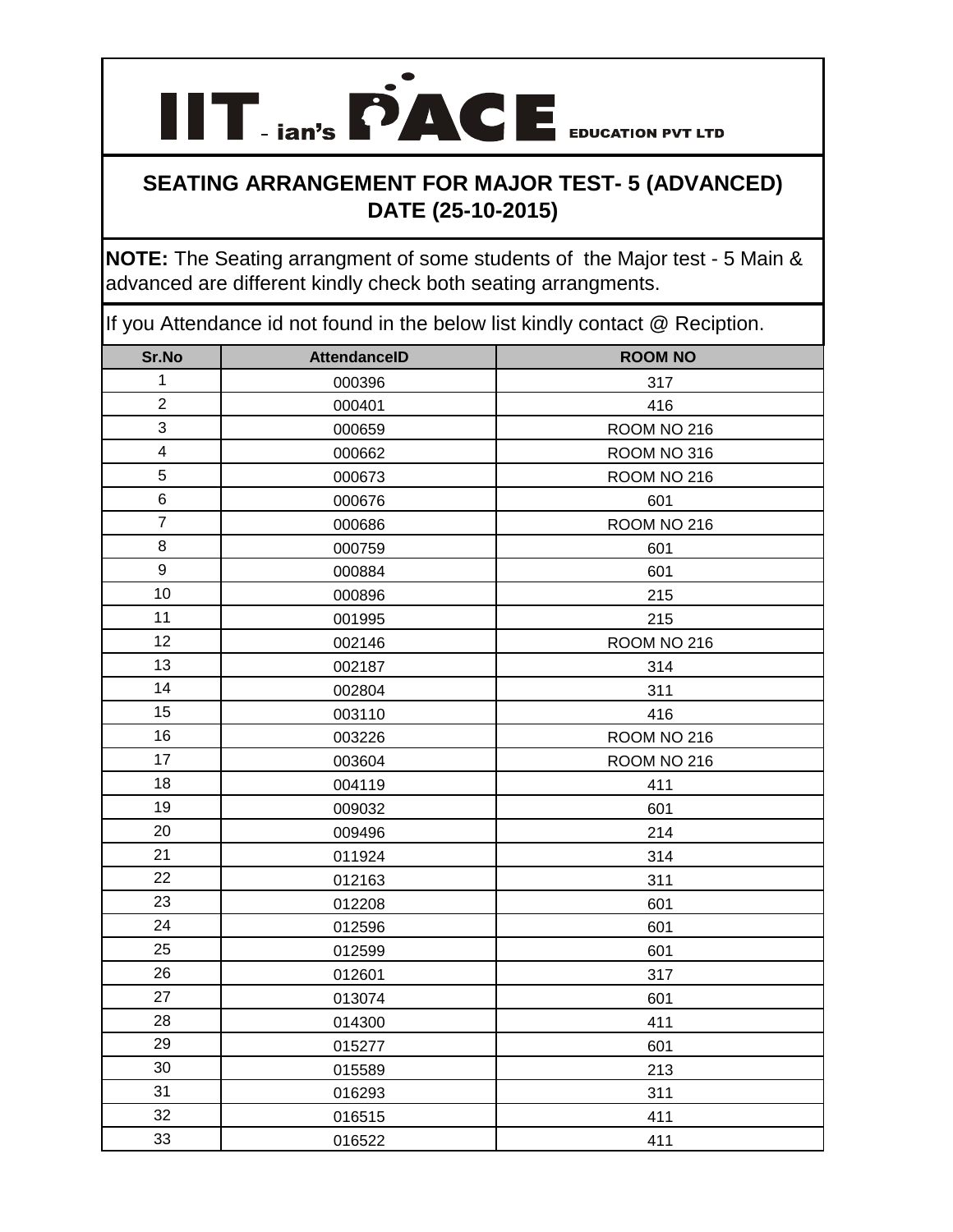**NOTE:** The Seating arrangment of some students of the Major test - 5 Main & advanced are different kindly check both seating arrangments.

| Sr.No | <b>AttendanceID</b> | <b>ROOM NO</b> |
|-------|---------------------|----------------|
| 34    | 016530              | ROOM NO 216    |
| 35    | 016536              | 214            |
| 36    | 016546              | 411            |
| 37    | 016547              | 213            |
| 38    | 016564              | 411            |
| 39    | 016571              | 317            |
| 40    | 016600              | 215            |
| 41    | 016610              | 314            |
| 42    | 016624              | 601            |
| 43    | 016627              | 314            |
| 44    | 016640              | 317            |
| 45    | 016643              | 411            |
| 46    | 016660              | 411            |
| 47    | 016670              | 214            |
| 48    | 016674              | ROOM NO 216    |
| 49    | 016678              | 411            |
| 50    | 016691              | 215            |
| 51    | 016699              | 213            |
| 52    | 016712              | 317            |
| 53    | 016718              | 213            |
| 54    | 016724              | 411            |
| 55    | 016725              | ROOM NO 216    |
| 56    | 016728              | 317            |
| 57    | 016742              | 213            |
| 58    | 016745              | 311            |
| 59    | 016757              | 311            |
| 60    | 016758              | 311            |
| 61    | 016766              | 416            |
| 62    | 016780              | 411            |
| 63    | 016801              | 411            |
| 64    | 016821              | 416            |
| 65    | 016824              | 214            |
| 66    | 016826              | 601            |
| 67    | 016829              | 314            |
| 68    | 016835              | 214            |
| 69    | 016846              | 215            |
| 70    | 016849              | 314            |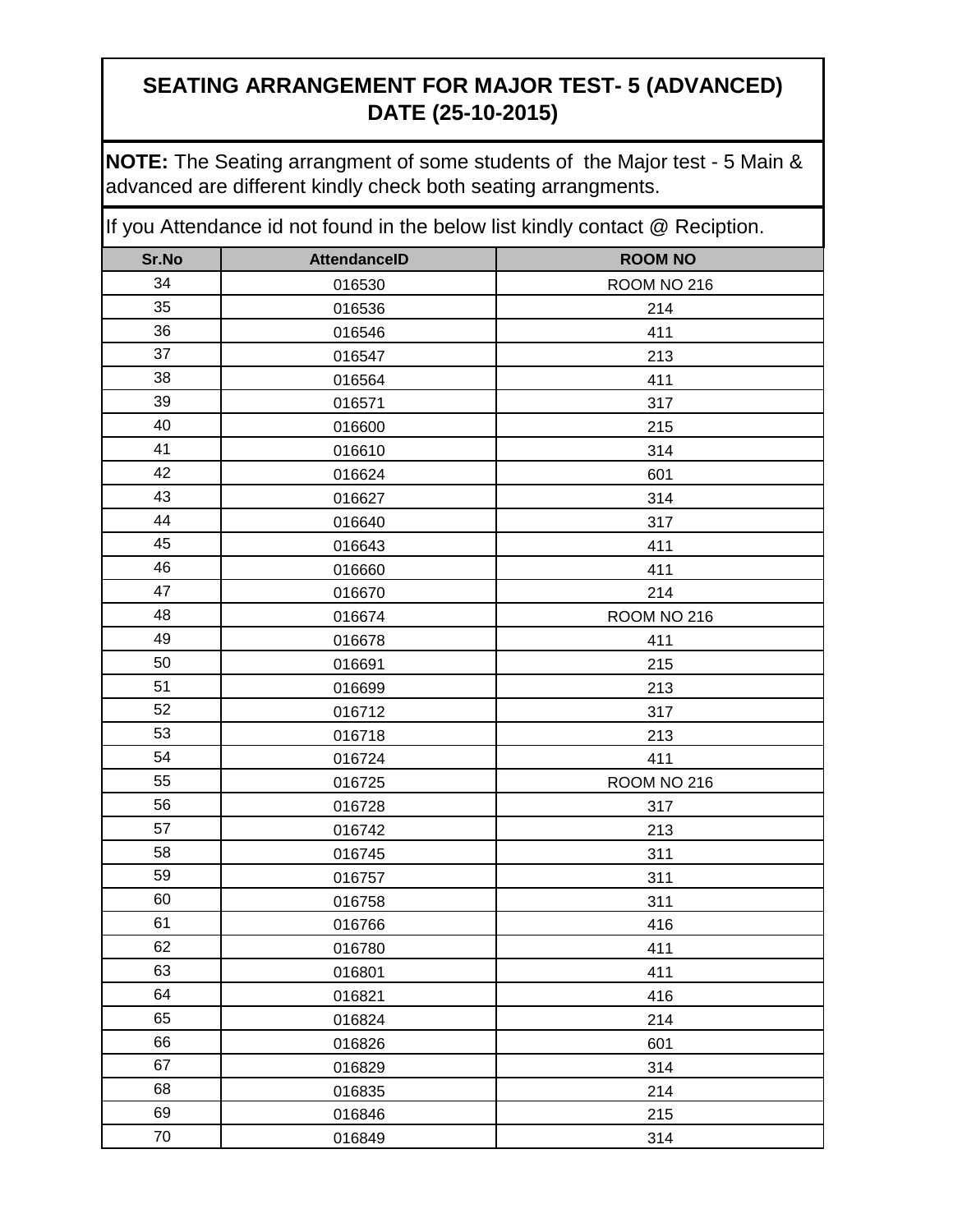**NOTE:** The Seating arrangment of some students of the Major test - 5 Main & advanced are different kindly check both seating arrangments.

| Sr.No | <b>AttendanceID</b> | <b>ROOM NO</b> |
|-------|---------------------|----------------|
| 71    | 016850              | 601            |
| 72    | 016874              | 601            |
| 73    | 016875              | 416            |
| 74    | 016889              | 213            |
| 75    | 016897              | 214            |
| 76    | 016900              | 214            |
| 77    | 016907              | 601            |
| 78    | 016908              | ROOM NO 216    |
| 79    | 016911              | 213            |
| 80    | 016966              | 214            |
| 81    | 016987              | 416            |
| 82    | 017273              | 411            |
| 83    | 017353              | ROOM NO 216    |
| 84    | 017357              | 411            |
| 85    | 017358              | ROOM NO 316    |
| 86    | 017361              | 314            |
| 87    | 017362              | 416            |
| 88    | 017363              | 317            |
| 89    | 017398              | 317            |
| 90    | 017399              | 215            |
| 91    | 017459              | 311            |
| 92    | 017463              | 311            |
| 93    | 017499              | 314            |
| 94    | 017522              | 601            |
| 95    | 017529              | 311            |
| 96    | 017602              | 214            |
| 97    | 017616              | 213            |
| 98    | 017664              | 416            |
| 99    | 017686              | 215            |
| 100   | 017706              | 311            |
| 101   | 017711              | 311            |
| 102   | 017738              | ROOM NO 216    |
| 103   | 017741              | ROOM NO 216    |
| 104   | 017767              | 314            |
| 105   | 017807              | 311            |
| 106   | 017862              | 411            |
| 107   | 017904              | 215            |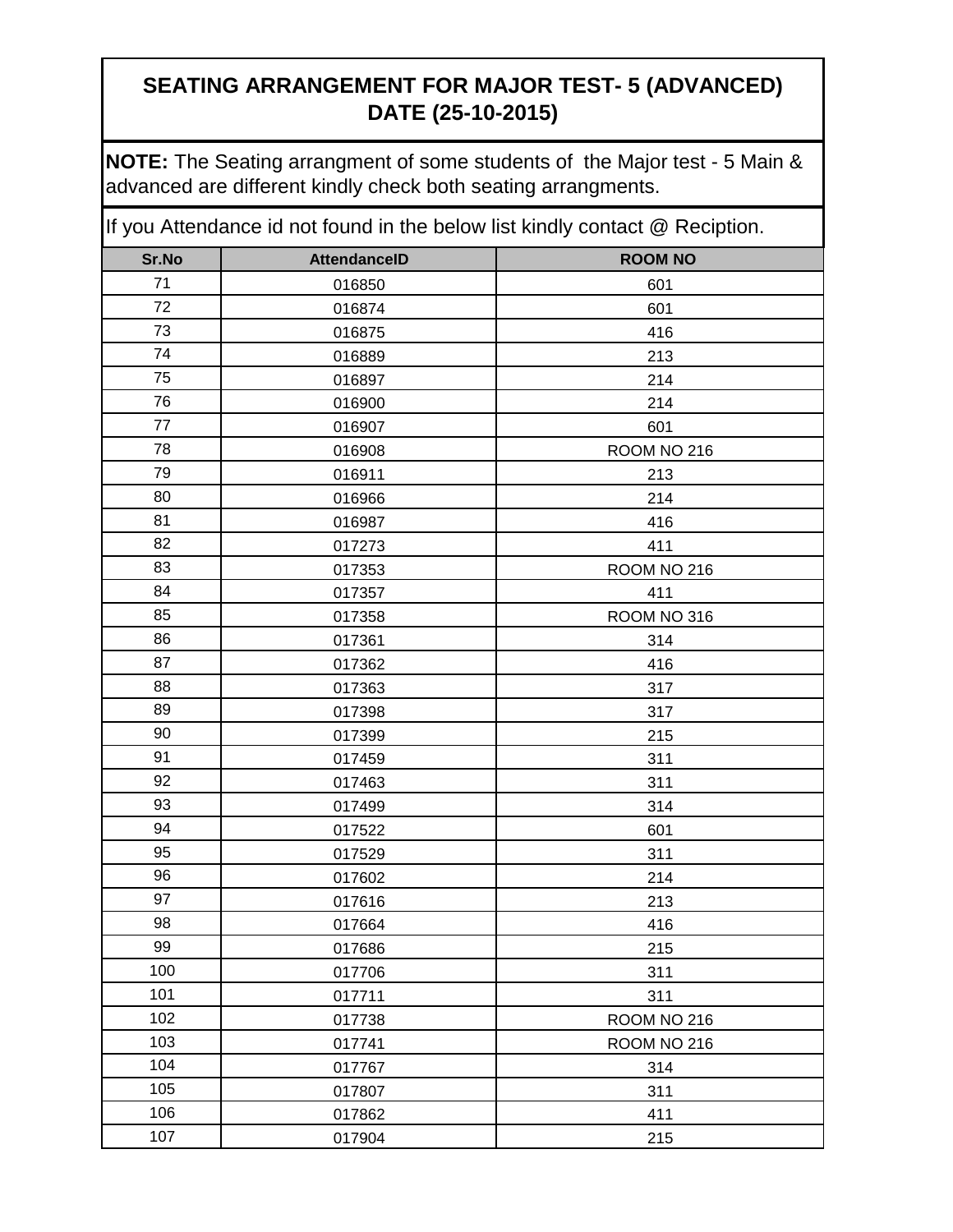**NOTE:** The Seating arrangment of some students of the Major test - 5 Main & advanced are different kindly check both seating arrangments.

| Sr.No | <b>AttendanceID</b> | <b>ROOM NO</b> |
|-------|---------------------|----------------|
| 108   | 017942              | 601            |
| 109   | 017947              | 213            |
| 110   | 017948              | 311            |
| 111   | 017960              | 213            |
| 112   | 017995              | 411            |
| 113   | 018004              | 601            |
| 114   | 018015              | ROOM NO 216    |
| 115   | 018017              | 416            |
| 116   | 018025              | 411            |
| 117   | 018032              | 601            |
| 118   | 018034              | ROOM NO 216    |
| 119   | 018043              | 314            |
| 120   | 018044              | 311            |
| 121   | 018056              | 213            |
| 122   | 018060              | 601            |
| 123   | 018061              | 416            |
| 124   | 018073              | 213            |
| 125   | 018077              | ROOM NO 216    |
| 126   | 018080              | 601            |
| 127   | 018107              | 215            |
| 128   | 018116              | 416            |
| 129   | 018118              | 416            |
| 130   | 018132              | 317            |
| 131   | 018136              | 314            |
| 132   | 018148              | 311            |
| 133   | 018156              | 601            |
| 134   | 018161              | 213            |
| 135   | 018178              | 314            |
| 136   | 018189              | 311            |
| 137   | 018193              | 215            |
| 138   | 018195              | 601            |
| 139   | 018200              | 214            |
| 140   | 018208              | 411            |
| 141   | 018210              | 213            |
| 142   | 018213              | ROOM NO 216    |
| 143   | 018222              | 601            |
| 144   | 018233              | 311            |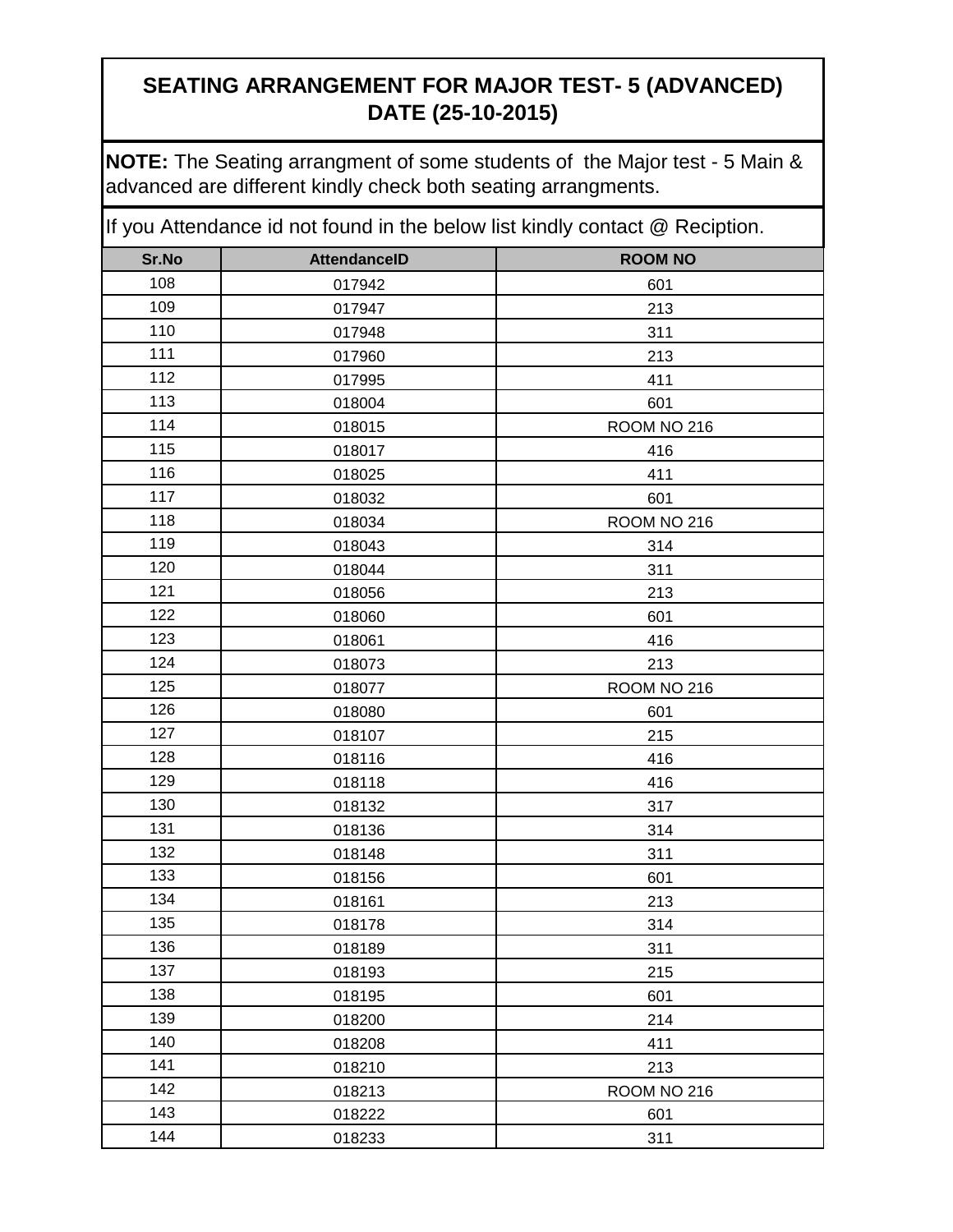**NOTE:** The Seating arrangment of some students of the Major test - 5 Main & advanced are different kindly check both seating arrangments.

| Sr.No | <b>AttendanceID</b> | <b>ROOM NO</b> |
|-------|---------------------|----------------|
| 145   | 018249              | 601            |
| 146   | 018255              | 314            |
| 147   | 018263              | 601            |
| 148   | 018272              | ROOM NO 216    |
| 149   | 018275              | 314            |
| 150   | 018288              | 213            |
| 151   | 018305              | 213            |
| 152   | 018310              | 601            |
| 153   | 018315              | 314            |
| 154   | 018318              | 416            |
| 155   | 018319              | ROOM NO 216    |
| 156   | 018321              | 214            |
| 157   | 018324              | ROOM NO 316    |
| 158   | 018328              | 601            |
| 159   | 018336              | 416            |
| 160   | 018341              | 311            |
| 161   | 018346              | 215            |
| 162   | 018351              | 213            |
| 163   | 018355              | 213            |
| 164   | 018358              | 411            |
| 165   | 018362              | 215            |
| 166   | 018363              | 311            |
| 167   | 018365              | 311            |
| 168   | 018371              | 416            |
| 169   | 018372              | 416            |
| 170   | 018374              | ROOM NO 216    |
| 171   | 018377              | ROOM NO 216    |
| 172   | 018412              | 311            |
| 173   | 018425              | 311            |
| 174   | 018432              | 311            |
| 175   | 018435              | ROOM NO 316    |
| 176   | 018441              | 416            |
| 177   | 018442              | 601            |
| 178   | 018443              | 601            |
| 179   | 018449              | ROOM NO 316    |
| 180   | 018453              | 311            |
| 181   | 018456              | ROOM NO 216    |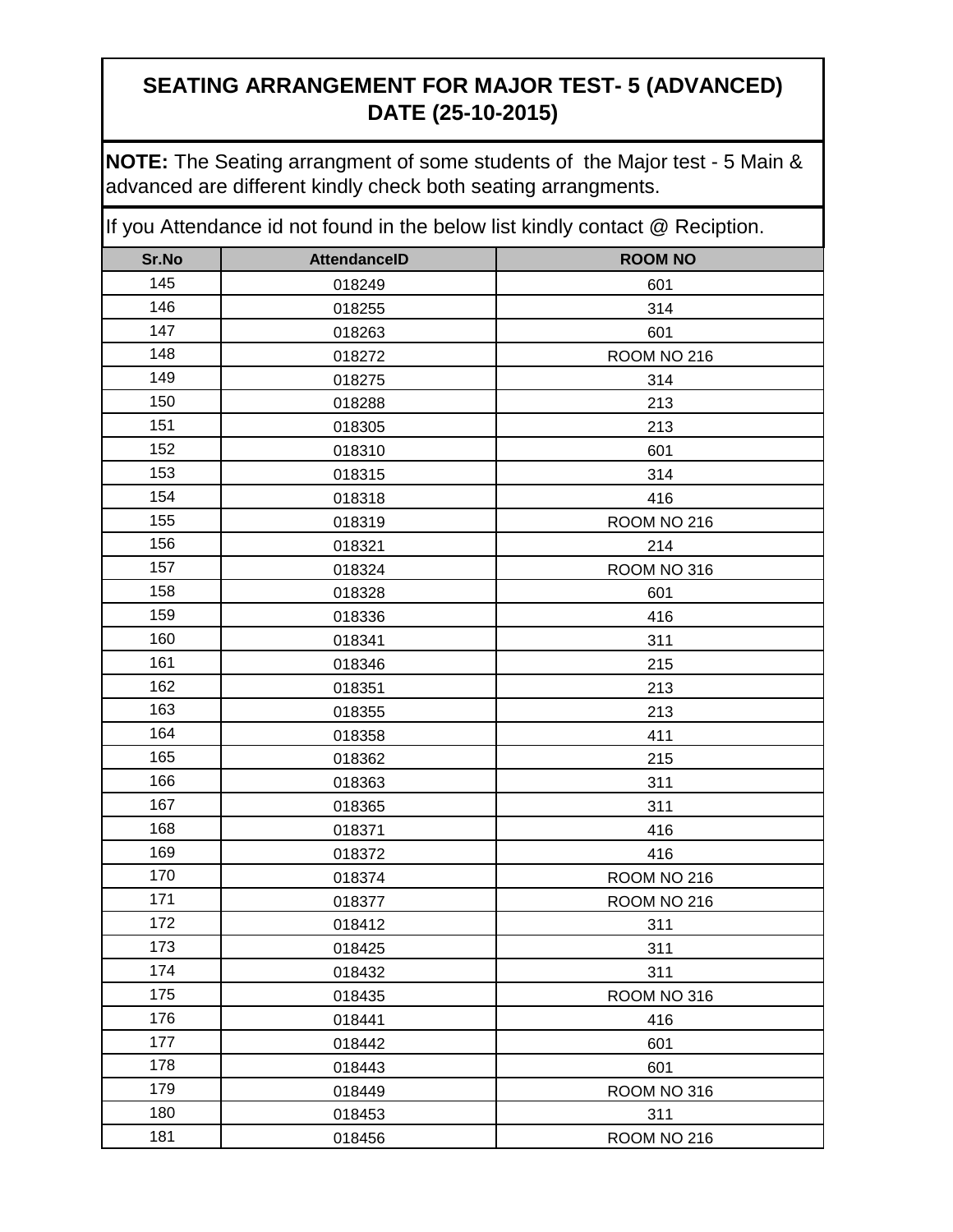**NOTE:** The Seating arrangment of some students of the Major test - 5 Main & advanced are different kindly check both seating arrangments.

| Sr.No | <b>AttendanceID</b> | <b>ROOM NO</b> |
|-------|---------------------|----------------|
| 182   | 018457              | 215            |
| 183   | 018483              | 411            |
| 184   | 018496              | 411            |
| 185   | 018512              | ROOM NO 216    |
| 186   | 018515              | 416            |
| 187   | 018518              | ROOM NO 216    |
| 188   | 018520              | 601            |
| 189   | 018532              | ROOM NO 316    |
| 190   | 018533              | 213            |
| 191   | 018543              | 416            |
| 192   | 018547              | 411            |
| 193   | 018555              | 314            |
| 194   | 018560              | 214            |
| 195   | 018561              | ROOM NO 216    |
| 196   | 018565              | 311            |
| 197   | 018570              | 311            |
| 198   | 018572              | ROOM NO 216    |
| 199   | 018585              | 416            |
| 200   | 018586              | 213            |
| 201   | 018599              | 311            |
| 202   | 018600              | ROOM NO 216    |
| 203   | 018601              | 411            |
| 204   | 018610              | 314            |
| 205   | 018611              | 601            |
| 206   | 018613              | 601            |
| 207   | 018638              | 213            |
| 208   | 018644              | 314            |
| 209   | 018648              | 311            |
| 210   | 018665              | 416            |
| 211   | 018667              | 416            |
| 212   | 018682              | 411            |
| 213   | 018686              | 213            |
| 214   | 018690              | 213            |
| 215   | 018694              | 601            |
| 216   | 018702              | 601            |
| 217   | 018711              | 213            |
| 218   | 018716              | 311            |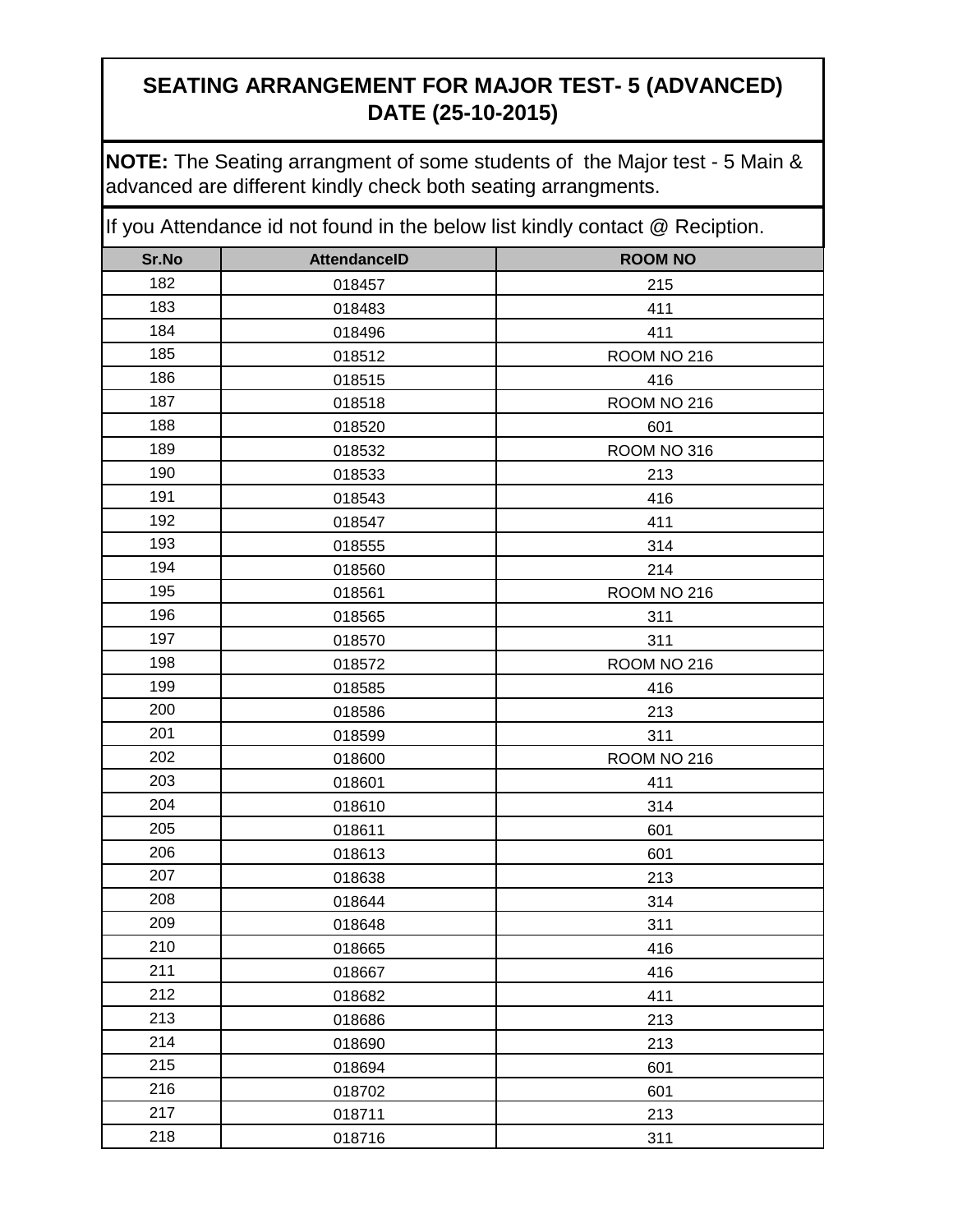**NOTE:** The Seating arrangment of some students of the Major test - 5 Main & advanced are different kindly check both seating arrangments.

| Sr.No | <b>AttendanceID</b> | <b>ROOM NO</b> |
|-------|---------------------|----------------|
| 219   | 018722              | ROOM NO 216    |
| 220   | 018725              | 311            |
| 221   | 018726              | 214            |
| 222   | 018728              | 317            |
| 223   | 018729              | ROOM NO 216    |
| 224   | 018731              | 416            |
| 225   | 018732              | ROOM NO 216    |
| 226   | 018734              | 411            |
| 227   | 018735              | 416            |
| 228   | 018736              | 311            |
| 229   | 018739              | 416            |
| 230   | 018747              | 601            |
| 231   | 018753              | 311            |
| 232   | 018756              | 601            |
| 233   | 018757              | 411            |
| 234   | 018773              | 213            |
| 235   | 018776              | 314            |
| 236   | 018780              | 314            |
| 237   | 018781              | ROOM NO 216    |
| 238   | 018785              | 213            |
| 239   | 018804              | 416            |
| 240   | 018811              | 314            |
| 241   | 018834              | 416            |
| 242   | 018835              | 314            |
| 243   | 018836              | 411            |
| 244   | 018889              | 214            |
| 245   | 018913              | ROOM NO 216    |
| 246   | 018919              | 416            |
| 247   | 018927              | 601            |
| 248   | 018931              | 317            |
| 249   | 018935              | 213            |
| 250   | 018994              | 214            |
| 251   | 018997              | ROOM NO 216    |
| 252   | 019001              | 317            |
| 253   | 019009              | 411            |
| 254   | 019025              | 314            |
| 255   | 019027              | 213            |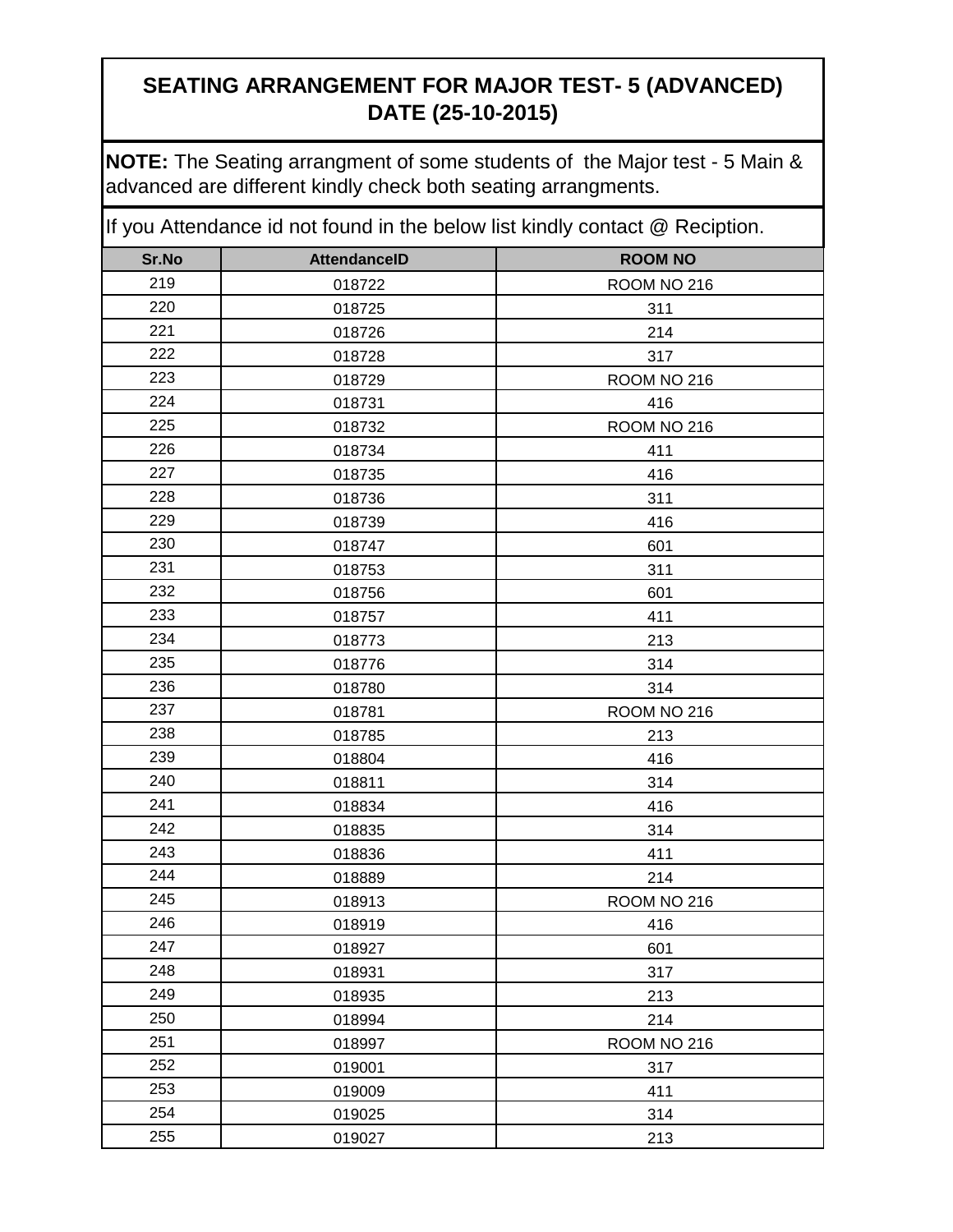**NOTE:** The Seating arrangment of some students of the Major test - 5 Main & advanced are different kindly check both seating arrangments.

| Sr.No                   | <b>AttendanceID</b> | <b>ROOM NO</b>   |
|-------------------------|---------------------|------------------|
| 256                     | 019028              | 601              |
| 257                     | 019031              | 416              |
| 258                     | 019048              | 601              |
| 259                     | 019051              | 215              |
| 260                     | 019085              | 213              |
| 261                     | 019102              | 214              |
| 262                     | 019105              | 317              |
| 263                     | 019118              | ROOM NO 216      |
| 264                     | 019119              | 416              |
| 265                     |                     |                  |
|                         | 019127              | 213              |
| 266                     | 019139              | 214              |
| 267                     | 019164              | 314              |
| 268                     | 019172              | 601              |
| 269                     | 019176              | 213              |
| 270                     | 019182              | 601              |
| 271                     | 019203              | ROOM NO 216      |
| $\overline{272}$<br>273 | 019204              | 213<br>215       |
| 274                     | 019238<br>019261    | 213              |
| 275                     | 019314              | 317              |
| 276                     | 019318              | $\overline{213}$ |
| $\overline{277}$        | 019319              | 314              |
| 278                     | 019320              | 601              |
| 279                     | 019322              | $\overline{314}$ |
| 280                     | 019325              | $\overline{213}$ |
| 281                     | 019330              | $\overline{213}$ |
| 282                     | 019366              | 601              |
| 283                     | 019377              | $\overline{215}$ |
| 284                     | 019399              | 311              |
| 285                     | 019494              | 314              |
| 286                     | 019556              | ROOM NO 216      |
| 287                     | 019579              | 601              |
| 288                     | 019591              | 411              |
| 289                     | 019643              | 601              |
| 290                     | 019674              | 601              |
| 291                     | 019736              | $\overline{317}$ |
| 292                     | 019746              | 411              |
| 293                     | 019760              | 317              |
| 294                     | 019776              | 311              |
| 295                     | 019792              | 213              |
| 296                     | 019801              | 416              |
| 297                     | 019808              | 213              |
| 298                     | 019809              | 314              |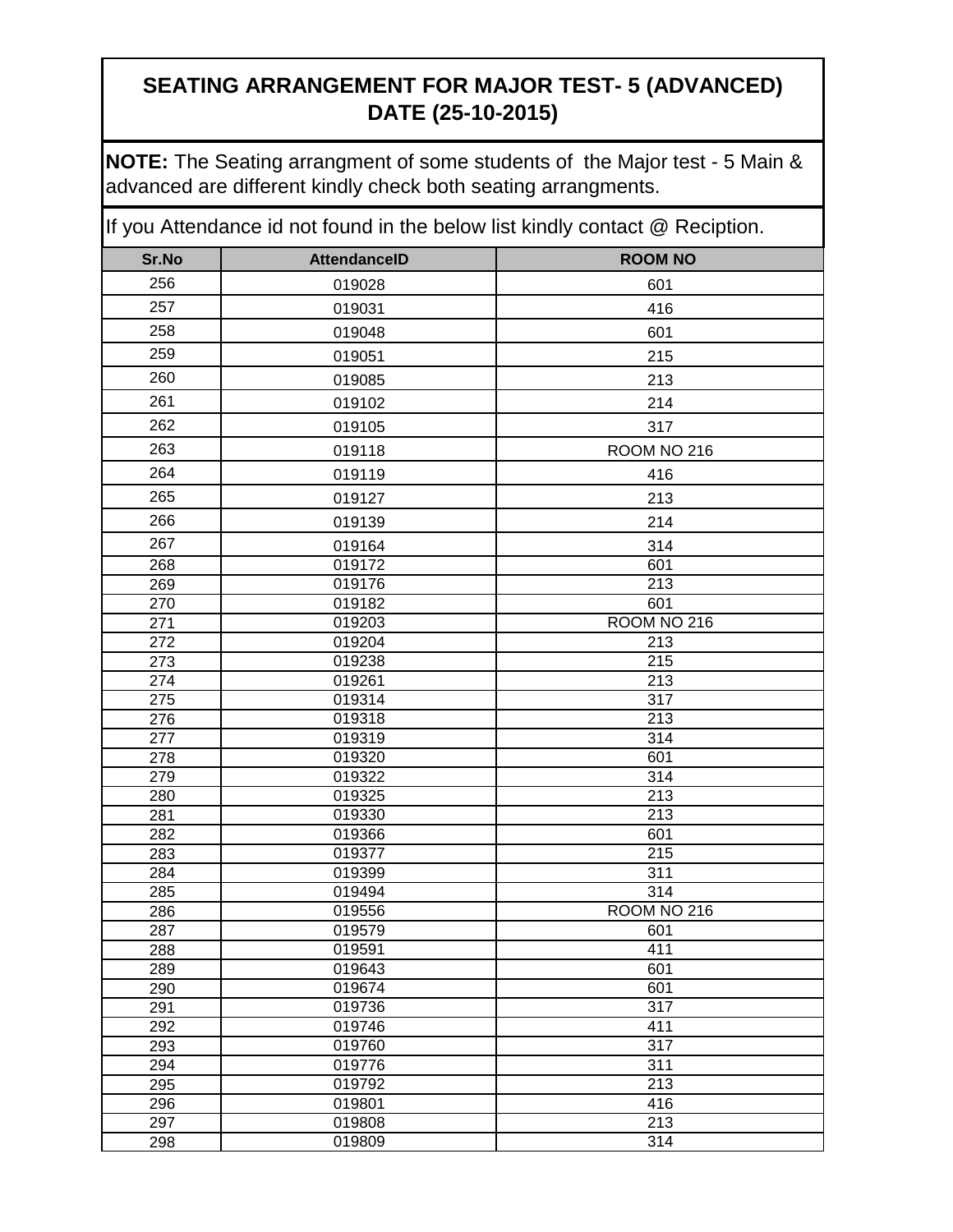**NOTE:** The Seating arrangment of some students of the Major test - 5 Main & advanced are different kindly check both seating arrangments.

| Sr.No            | <b>AttendanceID</b> | <b>ROOM NO</b>   |
|------------------|---------------------|------------------|
| 299              | 019813              | 213              |
| 300              | 019835              | 411              |
| 301              | 019919              | 214              |
| 302              | 019933              | 311              |
| 303              | 019941              | 317              |
| 304              | 019943              | 213              |
| 305              | 019975              | 213              |
| 306              | 019990              | ROOM NO 216      |
| 307              | 020047              | ROOM NO 216      |
| 308              | 020063              | 411              |
| 309              | 020064              | 314              |
| 310              | 020083              | 215              |
| $\overline{311}$ | 020092              | ROOM NO 216      |
| $\overline{312}$ | 020098              | 601              |
| $\overline{313}$ | 020107              | 601              |
| 314              | 020115              | 416              |
| 315              | 020132              | 601              |
| 316              | 020133              | 215              |
| 317              | 020135              | 311              |
| 318              | 020141              | ROOM NO 316      |
| 319              | 020142              | $\overline{3}14$ |
| 320              | 020151              | 213              |
| 321              | 020204              | 214              |
| 322              | 020223              | 314              |
| 323              | 020225              | 317              |
| 324              | 020231              | 601              |
| 325              | 020251              | ROOM NO 316      |
| 326              | 020252              | 411              |
| 327              | 020273<br>020278    | 317<br>215       |
| 328              |                     | 601              |
| 329<br>330       | 020279<br>020302    | 314              |
| 331              | 020341              | 314              |
| 332              | 020359              | 601              |
| 333              | 020367              | 601              |
| 334              | 020407              | 311              |
| 335              | 020410              | ROOM NO 216      |
| 336              | 020419              | ROOM NO 316      |
| 337              | 020452              | 314              |
| 338              | 020459              | ROOM NO 316      |
| 339              | 020460              | ROOM NO 316      |
| 340              | 020529              | 601              |
| 341              | 020568              | 213              |
| 342              | 020611              | 213              |
| 343              | 020623              | 214              |
| 344              | 020653              | 416              |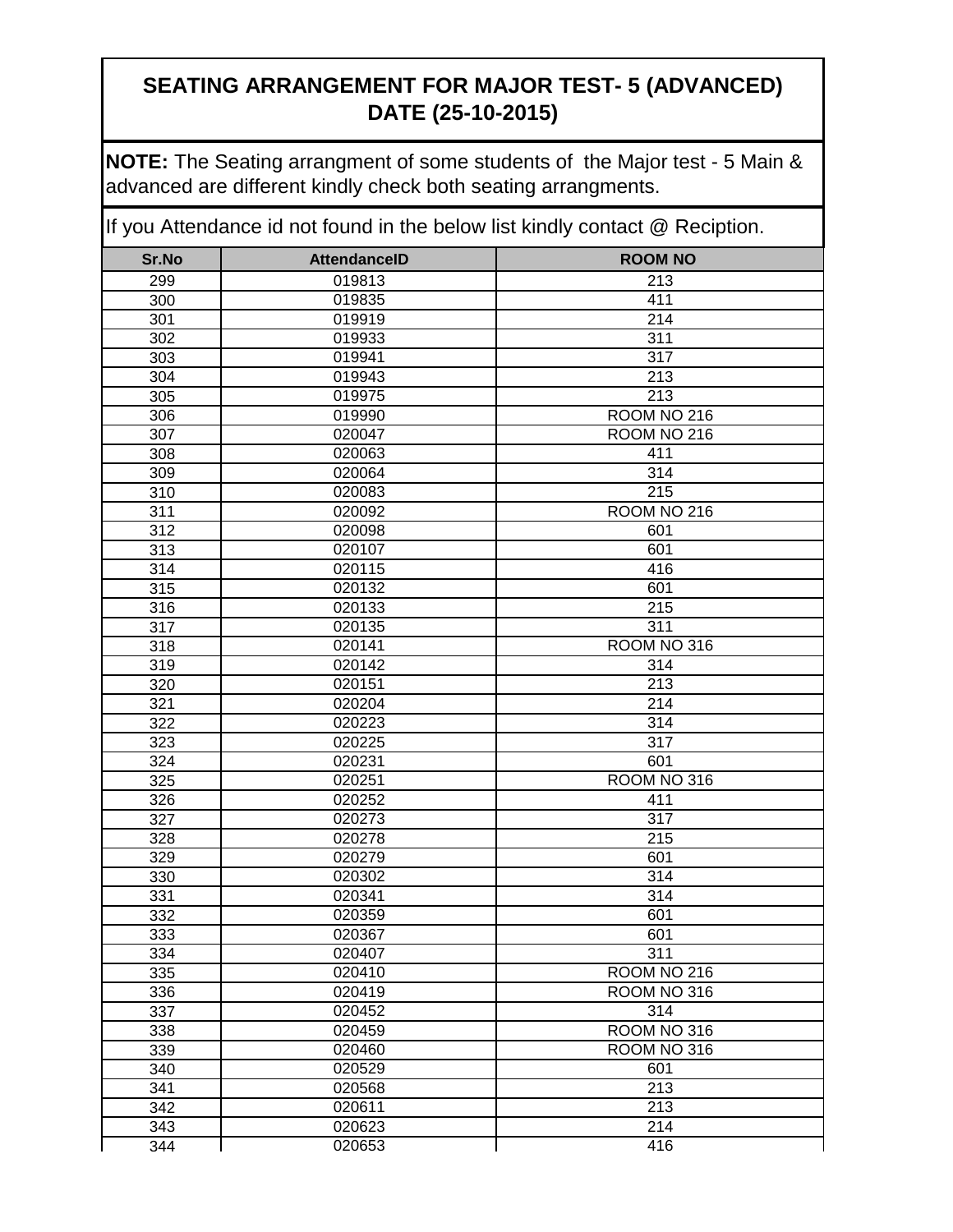**NOTE:** The Seating arrangment of some students of the Major test - 5 Main & advanced are different kindly check both seating arrangments.

| Sr.No      | <b>AttendanceID</b> | <b>ROOM NO</b>     |
|------------|---------------------|--------------------|
| 345        | 020693              | 311                |
| 346        | 020782              | 314                |
| 347        | 020867              | 411                |
| 348        | 020870              | ROOM NO 316        |
| 349        | 020883              | 214                |
| 350        | 020889              | 311                |
| 351        | 020893              | ROOM NO 216        |
| 352        | 020922              | 411                |
| 353        | 020930              | 213                |
| 354        | 020937              | 411                |
| 355        | 020940              | ROOM NO 216        |
| 356        | 020961              | ROOM NO 316        |
| 357        | 020962              | 311                |
| 358        | 020981              | 314                |
| 359        | 020988              | 215                |
| 360        | 021001              | 311                |
| 361        | 021004              | ROOM NO 216        |
| 362        | 021007              | ROOM NO 316        |
| 363        | 021010              | 311                |
| 364        | 021013              | 416                |
| 365        | 021019              | 213                |
| 366        | 021022              | $\overline{215}$   |
| 367        | 021032              | 411                |
| 368        | 021034              | ROOM NO 316        |
| 369        | 021050              | $\overline{214}$   |
| 370        | 021054              | ROOM NO 216        |
| 371        | 021059              | ROOM NO 216<br>317 |
| 372        | 021061<br>021065    | ROOM NO 316        |
| 373        | 021066              | 317                |
| 374<br>375 | 021087              | 214                |
| 376        | 021108              | ROOM NO 316        |
| 377        | 021136              | $\overline{2}$ 13  |
| 378        | 021168              | 601                |
| 379        | 021177              | 601                |
| 380        | 021262              | 311                |
| 381        | 021267              | 411                |
| 382        | 021269              | 213                |
| 383        | 021271              | 317                |
| 384        | 021277              | 314                |
| 385        | 021278              | 214                |
| 386        | 021287              | 314                |
| 387        | 021298              | 601                |
| 388        | 021307              | 411                |
| 389        | 021309              | ROOM NO 216        |
| 390        | 021347              | 416                |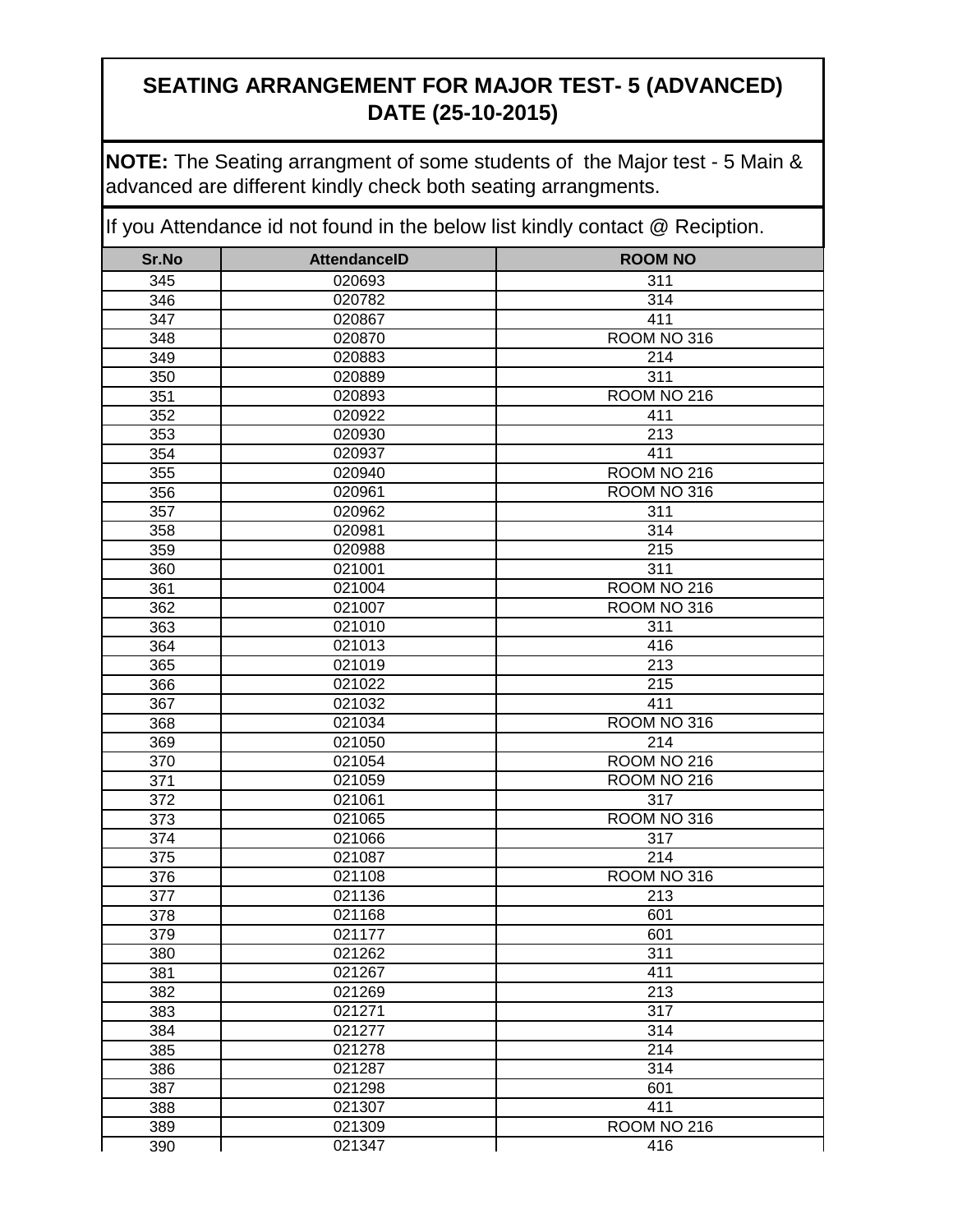**NOTE:** The Seating arrangment of some students of the Major test - 5 Main & advanced are different kindly check both seating arrangments.

| 021351<br>411<br>391<br>ROOM NO 316<br>392<br>021361<br>021363<br>411<br>393<br>ROOM NO 316<br>021381<br>394<br>395<br>021426<br>411<br>ROOM NO 316<br>396<br>021472<br>397<br>213<br>021490<br>317<br>021497<br>398<br>021519<br>ROOM NO 216<br>399<br>213<br>021541<br>400<br>401<br>021542<br>416<br>402<br>021543<br>317<br>403<br>ROOM NO 216<br>021547<br>404<br>311<br>021551<br>405<br>ROOM NO 216<br>021555<br>406<br>021559<br>311<br>407<br>215<br>021576<br>408<br>314<br>021592<br>409<br>021633<br>ROOM NO 216<br>410<br>021667<br>411<br>411<br>021670<br>213<br>412<br>314<br>021680<br>021701<br>601<br>413<br>$\overline{213}$<br>414<br>021725<br>415<br>021754<br>601<br>416<br>021760<br>213<br>314<br>417<br>021771<br>418<br>021773<br>ROOM NO 316<br>419<br>021777<br>ROOM <sub>NO</sub> 216<br>215<br>021832<br>420<br>421<br>ROOM NO 316<br>021864<br>ROOM NO 316<br>422<br>021879<br>213<br>423<br>021881<br>311<br>424<br>021906<br>411<br>021912<br>425<br>426<br>021915<br>314<br>427<br>311<br>021920<br>428<br>314<br>021933<br>215<br>429<br>021943<br>ROOM NO 216<br>430<br>022003<br>431<br>411<br>022007<br>432<br>022013<br>416<br>433<br>022026<br>416<br>434<br>022041<br>314<br>022049<br>317<br>435 | Sr.No | <b>AttendanceID</b> | <b>ROOM NO</b>   |
|----------------------------------------------------------------------------------------------------------------------------------------------------------------------------------------------------------------------------------------------------------------------------------------------------------------------------------------------------------------------------------------------------------------------------------------------------------------------------------------------------------------------------------------------------------------------------------------------------------------------------------------------------------------------------------------------------------------------------------------------------------------------------------------------------------------------------------------------------------------------------------------------------------------------------------------------------------------------------------------------------------------------------------------------------------------------------------------------------------------------------------------------------------------------------------------------------------------------------------------------|-------|---------------------|------------------|
|                                                                                                                                                                                                                                                                                                                                                                                                                                                                                                                                                                                                                                                                                                                                                                                                                                                                                                                                                                                                                                                                                                                                                                                                                                              |       |                     |                  |
|                                                                                                                                                                                                                                                                                                                                                                                                                                                                                                                                                                                                                                                                                                                                                                                                                                                                                                                                                                                                                                                                                                                                                                                                                                              |       |                     |                  |
|                                                                                                                                                                                                                                                                                                                                                                                                                                                                                                                                                                                                                                                                                                                                                                                                                                                                                                                                                                                                                                                                                                                                                                                                                                              |       |                     |                  |
|                                                                                                                                                                                                                                                                                                                                                                                                                                                                                                                                                                                                                                                                                                                                                                                                                                                                                                                                                                                                                                                                                                                                                                                                                                              |       |                     |                  |
|                                                                                                                                                                                                                                                                                                                                                                                                                                                                                                                                                                                                                                                                                                                                                                                                                                                                                                                                                                                                                                                                                                                                                                                                                                              |       |                     |                  |
|                                                                                                                                                                                                                                                                                                                                                                                                                                                                                                                                                                                                                                                                                                                                                                                                                                                                                                                                                                                                                                                                                                                                                                                                                                              |       |                     |                  |
|                                                                                                                                                                                                                                                                                                                                                                                                                                                                                                                                                                                                                                                                                                                                                                                                                                                                                                                                                                                                                                                                                                                                                                                                                                              |       |                     |                  |
|                                                                                                                                                                                                                                                                                                                                                                                                                                                                                                                                                                                                                                                                                                                                                                                                                                                                                                                                                                                                                                                                                                                                                                                                                                              |       |                     |                  |
|                                                                                                                                                                                                                                                                                                                                                                                                                                                                                                                                                                                                                                                                                                                                                                                                                                                                                                                                                                                                                                                                                                                                                                                                                                              |       |                     |                  |
|                                                                                                                                                                                                                                                                                                                                                                                                                                                                                                                                                                                                                                                                                                                                                                                                                                                                                                                                                                                                                                                                                                                                                                                                                                              |       |                     |                  |
|                                                                                                                                                                                                                                                                                                                                                                                                                                                                                                                                                                                                                                                                                                                                                                                                                                                                                                                                                                                                                                                                                                                                                                                                                                              |       |                     |                  |
|                                                                                                                                                                                                                                                                                                                                                                                                                                                                                                                                                                                                                                                                                                                                                                                                                                                                                                                                                                                                                                                                                                                                                                                                                                              |       |                     |                  |
|                                                                                                                                                                                                                                                                                                                                                                                                                                                                                                                                                                                                                                                                                                                                                                                                                                                                                                                                                                                                                                                                                                                                                                                                                                              |       |                     |                  |
|                                                                                                                                                                                                                                                                                                                                                                                                                                                                                                                                                                                                                                                                                                                                                                                                                                                                                                                                                                                                                                                                                                                                                                                                                                              |       |                     |                  |
|                                                                                                                                                                                                                                                                                                                                                                                                                                                                                                                                                                                                                                                                                                                                                                                                                                                                                                                                                                                                                                                                                                                                                                                                                                              |       |                     |                  |
|                                                                                                                                                                                                                                                                                                                                                                                                                                                                                                                                                                                                                                                                                                                                                                                                                                                                                                                                                                                                                                                                                                                                                                                                                                              |       |                     |                  |
|                                                                                                                                                                                                                                                                                                                                                                                                                                                                                                                                                                                                                                                                                                                                                                                                                                                                                                                                                                                                                                                                                                                                                                                                                                              |       |                     |                  |
|                                                                                                                                                                                                                                                                                                                                                                                                                                                                                                                                                                                                                                                                                                                                                                                                                                                                                                                                                                                                                                                                                                                                                                                                                                              |       |                     |                  |
|                                                                                                                                                                                                                                                                                                                                                                                                                                                                                                                                                                                                                                                                                                                                                                                                                                                                                                                                                                                                                                                                                                                                                                                                                                              |       |                     |                  |
|                                                                                                                                                                                                                                                                                                                                                                                                                                                                                                                                                                                                                                                                                                                                                                                                                                                                                                                                                                                                                                                                                                                                                                                                                                              |       |                     |                  |
|                                                                                                                                                                                                                                                                                                                                                                                                                                                                                                                                                                                                                                                                                                                                                                                                                                                                                                                                                                                                                                                                                                                                                                                                                                              |       |                     |                  |
|                                                                                                                                                                                                                                                                                                                                                                                                                                                                                                                                                                                                                                                                                                                                                                                                                                                                                                                                                                                                                                                                                                                                                                                                                                              |       |                     |                  |
|                                                                                                                                                                                                                                                                                                                                                                                                                                                                                                                                                                                                                                                                                                                                                                                                                                                                                                                                                                                                                                                                                                                                                                                                                                              |       |                     |                  |
|                                                                                                                                                                                                                                                                                                                                                                                                                                                                                                                                                                                                                                                                                                                                                                                                                                                                                                                                                                                                                                                                                                                                                                                                                                              |       |                     |                  |
|                                                                                                                                                                                                                                                                                                                                                                                                                                                                                                                                                                                                                                                                                                                                                                                                                                                                                                                                                                                                                                                                                                                                                                                                                                              |       |                     |                  |
|                                                                                                                                                                                                                                                                                                                                                                                                                                                                                                                                                                                                                                                                                                                                                                                                                                                                                                                                                                                                                                                                                                                                                                                                                                              |       |                     |                  |
|                                                                                                                                                                                                                                                                                                                                                                                                                                                                                                                                                                                                                                                                                                                                                                                                                                                                                                                                                                                                                                                                                                                                                                                                                                              |       |                     |                  |
|                                                                                                                                                                                                                                                                                                                                                                                                                                                                                                                                                                                                                                                                                                                                                                                                                                                                                                                                                                                                                                                                                                                                                                                                                                              |       |                     |                  |
|                                                                                                                                                                                                                                                                                                                                                                                                                                                                                                                                                                                                                                                                                                                                                                                                                                                                                                                                                                                                                                                                                                                                                                                                                                              |       |                     |                  |
|                                                                                                                                                                                                                                                                                                                                                                                                                                                                                                                                                                                                                                                                                                                                                                                                                                                                                                                                                                                                                                                                                                                                                                                                                                              |       |                     |                  |
|                                                                                                                                                                                                                                                                                                                                                                                                                                                                                                                                                                                                                                                                                                                                                                                                                                                                                                                                                                                                                                                                                                                                                                                                                                              |       |                     |                  |
|                                                                                                                                                                                                                                                                                                                                                                                                                                                                                                                                                                                                                                                                                                                                                                                                                                                                                                                                                                                                                                                                                                                                                                                                                                              |       |                     |                  |
|                                                                                                                                                                                                                                                                                                                                                                                                                                                                                                                                                                                                                                                                                                                                                                                                                                                                                                                                                                                                                                                                                                                                                                                                                                              |       |                     |                  |
|                                                                                                                                                                                                                                                                                                                                                                                                                                                                                                                                                                                                                                                                                                                                                                                                                                                                                                                                                                                                                                                                                                                                                                                                                                              |       |                     |                  |
|                                                                                                                                                                                                                                                                                                                                                                                                                                                                                                                                                                                                                                                                                                                                                                                                                                                                                                                                                                                                                                                                                                                                                                                                                                              |       |                     |                  |
|                                                                                                                                                                                                                                                                                                                                                                                                                                                                                                                                                                                                                                                                                                                                                                                                                                                                                                                                                                                                                                                                                                                                                                                                                                              |       |                     |                  |
|                                                                                                                                                                                                                                                                                                                                                                                                                                                                                                                                                                                                                                                                                                                                                                                                                                                                                                                                                                                                                                                                                                                                                                                                                                              |       |                     |                  |
|                                                                                                                                                                                                                                                                                                                                                                                                                                                                                                                                                                                                                                                                                                                                                                                                                                                                                                                                                                                                                                                                                                                                                                                                                                              |       |                     |                  |
|                                                                                                                                                                                                                                                                                                                                                                                                                                                                                                                                                                                                                                                                                                                                                                                                                                                                                                                                                                                                                                                                                                                                                                                                                                              |       |                     |                  |
|                                                                                                                                                                                                                                                                                                                                                                                                                                                                                                                                                                                                                                                                                                                                                                                                                                                                                                                                                                                                                                                                                                                                                                                                                                              |       |                     |                  |
|                                                                                                                                                                                                                                                                                                                                                                                                                                                                                                                                                                                                                                                                                                                                                                                                                                                                                                                                                                                                                                                                                                                                                                                                                                              |       |                     |                  |
|                                                                                                                                                                                                                                                                                                                                                                                                                                                                                                                                                                                                                                                                                                                                                                                                                                                                                                                                                                                                                                                                                                                                                                                                                                              |       |                     |                  |
|                                                                                                                                                                                                                                                                                                                                                                                                                                                                                                                                                                                                                                                                                                                                                                                                                                                                                                                                                                                                                                                                                                                                                                                                                                              |       |                     |                  |
|                                                                                                                                                                                                                                                                                                                                                                                                                                                                                                                                                                                                                                                                                                                                                                                                                                                                                                                                                                                                                                                                                                                                                                                                                                              |       |                     |                  |
|                                                                                                                                                                                                                                                                                                                                                                                                                                                                                                                                                                                                                                                                                                                                                                                                                                                                                                                                                                                                                                                                                                                                                                                                                                              | 436   | 022057              | $\overline{213}$ |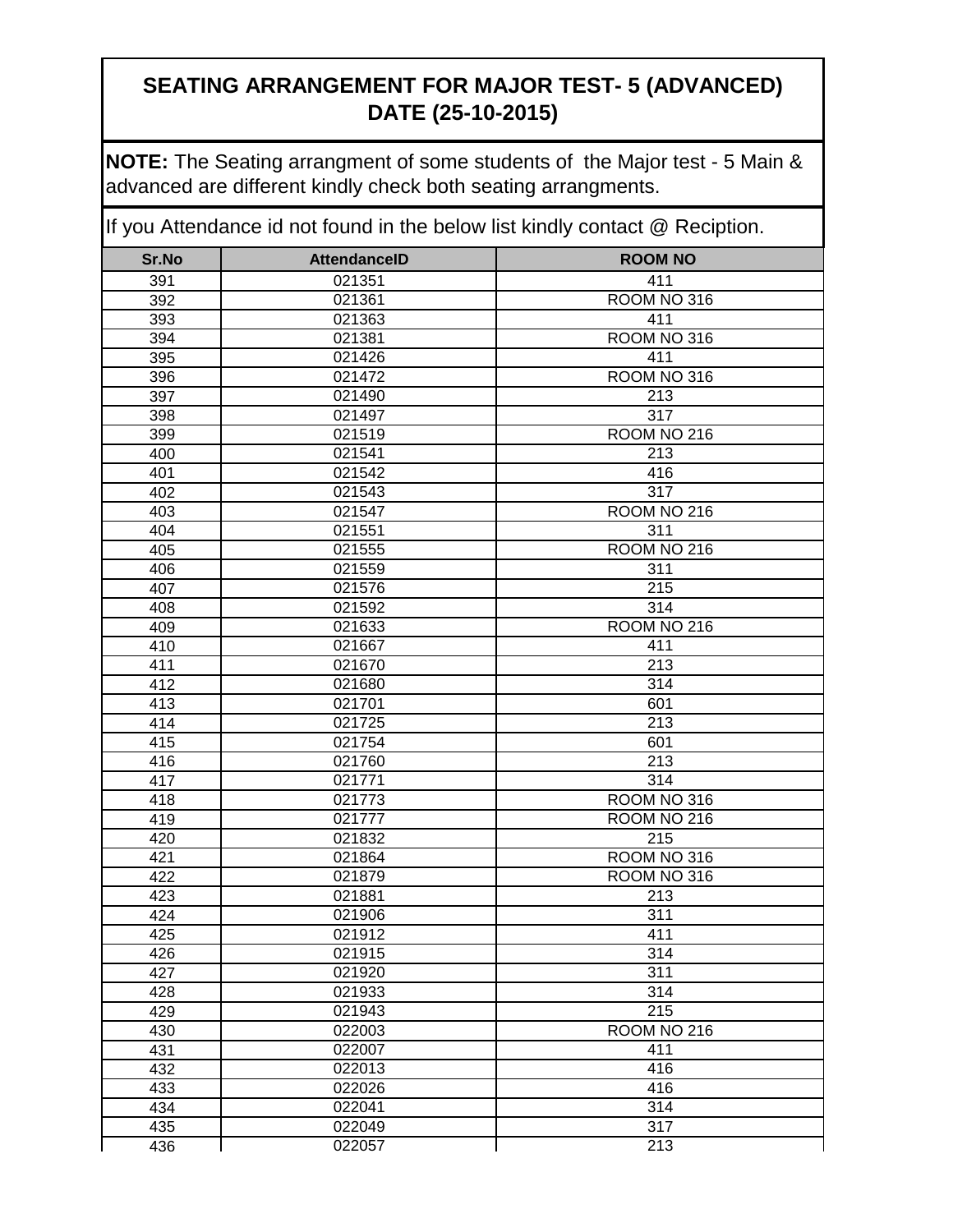**NOTE:** The Seating arrangment of some students of the Major test - 5 Main & advanced are different kindly check both seating arrangments.

| Sr.No      | <b>AttendanceID</b> | <b>ROOM NO</b>   |
|------------|---------------------|------------------|
| 437        | 022089              | 416              |
| 438        | 022114              | ROOM NO 316      |
| 439        | 022118              | ROOM NO 216      |
| 440        | 022121              | ROOM NO 216      |
| 441        | 022151              | 411              |
| 442        | 022358              | 314              |
| 443        | 022383              | 411              |
| 444        | 022400              | 214              |
| 445        | 022401              | 214              |
| 446        | 022408              | 314              |
| 447        | 022409              | ROOM NO 316      |
| 448        | 022425              | ROOM NO 316      |
| 449        | 022465              | ROOM NO 316      |
| 450        | 022493              | 416              |
| 451        | 022531              | 215              |
| 452        | 022555              | ROOM NO 316      |
| 453        | 022582              | 601              |
| 454        | 022585              | 314              |
| 455        | 022587              | 411              |
| 456        | 022588              | 215              |
| 457        | 022592              | $\overline{314}$ |
| 458        | 022615              | $\overline{215}$ |
| 459        | 022629              | 601              |
| 460        | 022635              | 416              |
| 461        | 022637              | ROOM NO 316      |
| 462        | 022642              | ROOM NO 316      |
| 463        | 022670<br>022705    | 416<br>311       |
| 464<br>465 | 022764              | 317              |
| 466        | 022767              | 215              |
| 467        | 022778              | 314              |
| 468        | 022786              | 317              |
| 469        | 022788              | 214              |
| 470        | 022790              | 213              |
| 471        | 022795              | 213              |
| 472        | 022825              | ROOM NO 316      |
| 473        | 022826              | 411              |
| 474        | 022908              | ROOM NO 316      |
| 475        | 022957              | ROOM NO 316      |
| 476        | 022994              | ROOM NO 316      |
| 477        | 023023              | 416              |
| 478        | 023067              | 601              |
| 479        | 023221              | 213              |
| 480        | 023248              | ROOM NO 316      |
| 481        | 023287              | 215              |
| 482        | 023305              | ROOM NO 316      |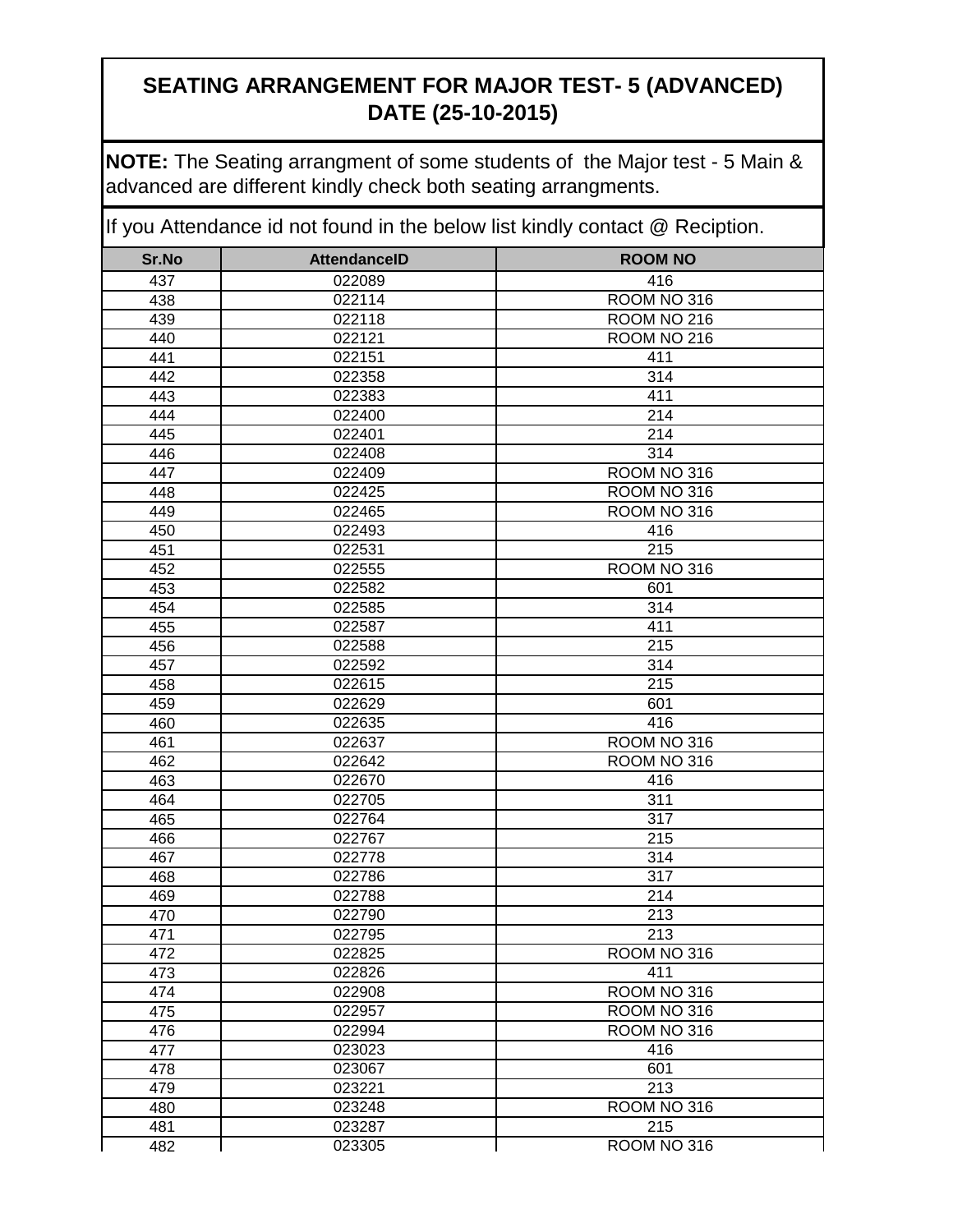**NOTE:** The Seating arrangment of some students of the Major test - 5 Main & advanced are different kindly check both seating arrangments.

| Sr.No      | <b>AttendanceID</b> | <b>ROOM NO</b>         |
|------------|---------------------|------------------------|
| 483        | 023309              | 213                    |
| 484        | 023358              | 314                    |
| 485        | 023361              | 311                    |
| 486        | 023362              | 601                    |
| 487        | 023380              | 416                    |
| 488        | 023398              | ROOM NO 316            |
| 489        | 023399              | 416                    |
| 490        | 023438              | 215                    |
| 491        | 023472              | ROOM NO 316            |
| 492        | 023473              | ROOM NO 316            |
| 493        | 023479              | 214                    |
| 494        | 023490              | 314                    |
| 495        | 023493              | ROOM NO 216            |
| 496        | 023504              | ROOM NO 316            |
| 497        | 023508              | 215                    |
| 498        | 023509              | ROOM NO 316            |
| 499        | 023536              | ROOM <sub>NO</sub> 316 |
| 500        | 023542              | 311                    |
| 501        | 023566              | ROOM NO 216            |
| 502        | 023567              | 213                    |
| 503        | 023570              | ROOM NO 316            |
| 504        | 023590              | <b>ROOM NO 216</b>     |
| 505        | 023592              | 314                    |
| 506        | 023593              | $\overline{215}$       |
| 507        | 023599              | 213                    |
| 508        | 023600              | 601                    |
| 509        | 023603              | 215                    |
| 510        | 023607              | 215<br>311             |
| 511<br>512 | 023615<br>023619    | ROOM NO 316            |
| 513        | 023622              | 601                    |
| 514        | 023630              | 213                    |
| 515        | 023640              | ROOM NO 216            |
| 516        | 023665              | ROOM NO 216            |
| 517        | 023668              | 317                    |
| 518        | 023741              | ROOM NO 316            |
| 519        | 023829              | 601                    |
| 520        | 023877              | 314                    |
| 521        | 023917              | ROOM NO 316            |
| 522        | 023993              | 314                    |
| 523        | 023994              | ROOM NO 216            |
| 524        | 024041              | 314                    |
| 525        | 024066              | 311                    |
| 526        | 024150              | 601                    |
| 527        | 024154              | $\overline{213}$       |
| 528        | 024157              | 214                    |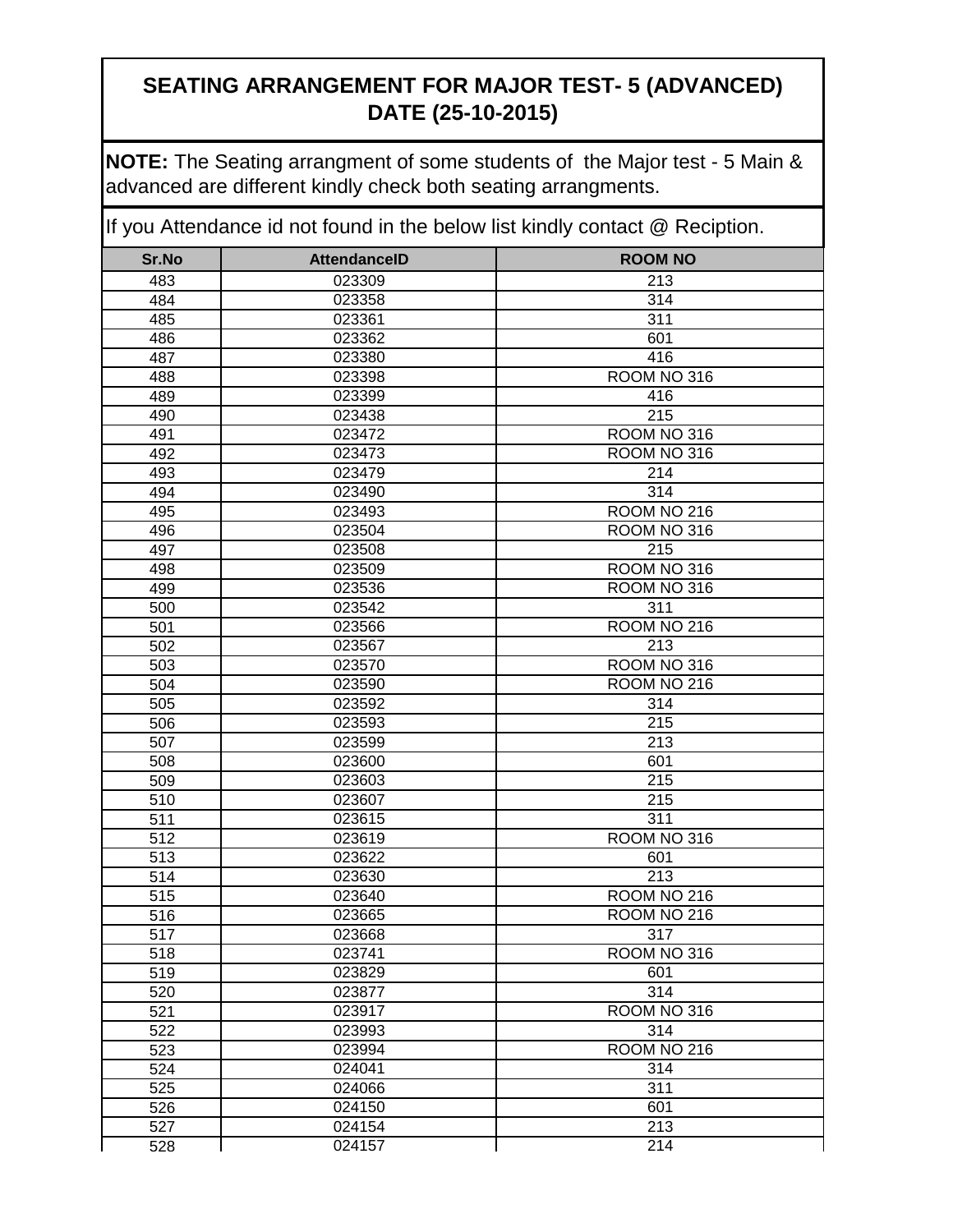**NOTE:** The Seating arrangment of some students of the Major test - 5 Main & advanced are different kindly check both seating arrangments.

| Sr.No                   | <b>AttendanceID</b> | <b>ROOM NO</b>             |
|-------------------------|---------------------|----------------------------|
| 529                     | 024210              | 317                        |
| 530                     | 024243              | 311                        |
| 531                     | 024256              | ROOM NO 316                |
| 532                     | 024260              | 416                        |
| 533                     | 024262              | 214                        |
| 534                     | 024263              | 601                        |
| 535                     | 024272              | ROOM NO 316                |
| 536                     | 024278              | 314                        |
| 537                     | 024286              | 601                        |
| 538                     | 024296              | 416                        |
| 539                     | 024333              | 311                        |
| 540                     | 024345              | 601                        |
| 541                     | 024365              | 311                        |
| $\overline{542}$        | 024411              | $\overline{213}$           |
| 543                     | 024440              | ROOM NO 316                |
| 544                     | 024452              | 314                        |
| 545                     | 024482              | ROOM NO 316                |
| 546                     | 024525              | ROOM NO 316                |
| 547                     | 024530              | ROOM NO 316                |
| 548                     | 024556              | 314                        |
| 549                     | 024563              | ROOM NO 316                |
| 550                     | 024630              | 411                        |
| 551                     | 024651              | ROOM NO 316                |
| 552                     | 024660              | 317                        |
| 553                     | 024683              | 314                        |
| 554                     | 024835              | ROOM NO 316                |
| 555                     | 024840              | 601                        |
| 556                     | 024846              | 213                        |
| 557                     | 024861              | ROOM NO 316                |
| 558                     | 024883              | ROOM NO 316                |
| 559                     | 024907              | 416                        |
| 560                     | 024908              | ROOM NO 316                |
| 561                     | 024945              | ROOM NO 316                |
| 562                     | 024946              | ROOM NO 316                |
| 563                     | 024988              | ROOM NO 316                |
| 564                     | 025006              | ROOM NO 316                |
| 565                     | 025070              | ROOM NO 316                |
| 566                     | 025098              | ROOM NO 316                |
| 567                     | 025110              | ROOM NO 316                |
| 568                     | 025161              | 314                        |
| 569                     | 025187              | ROOM NO 316                |
| 570                     | 025342              | 416                        |
| 571<br>$\overline{572}$ | 025594              | ROOM NO 316                |
|                         | 025910              | ROOM NO 316<br>ROOM NO 316 |
| 573                     | 026059<br>026282    | 416                        |
| 574                     |                     |                            |